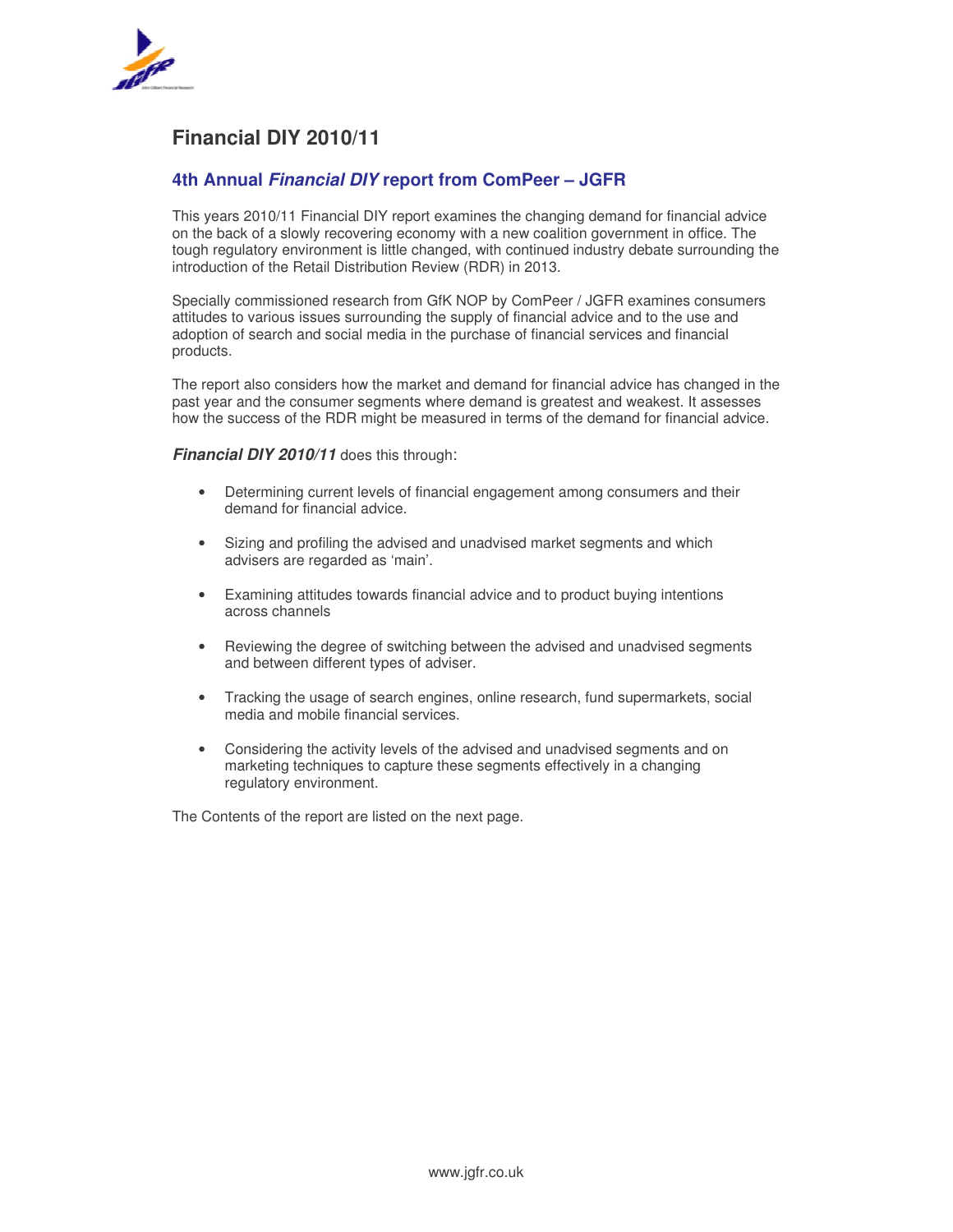

# **Financial DIY 2010/11**

### lable of Contents

| 1.2 Social media and apps dominate digital communications revolution  5                                                                                                                                                       |  |
|-------------------------------------------------------------------------------------------------------------------------------------------------------------------------------------------------------------------------------|--|
|                                                                                                                                                                                                                               |  |
| The impact of the internet on advice and investing online 14<br>3.1                                                                                                                                                           |  |
|                                                                                                                                                                                                                               |  |
| 5.2 The growth in the Execution Only sector of share dealing  39                                                                                                                                                              |  |
| 6.0 How best to market to the advised and non-advised segments 41<br>6.2 Financial engagement among the advised and non-advised segments  42<br>6.4 Marketing channels used by the advised and non-advised segments 45<br>6.6 |  |
| 7.0 To be advised or not to be advised - or further growth of Financial                                                                                                                                                       |  |

**If you want to order the report please complete the form on the following page**